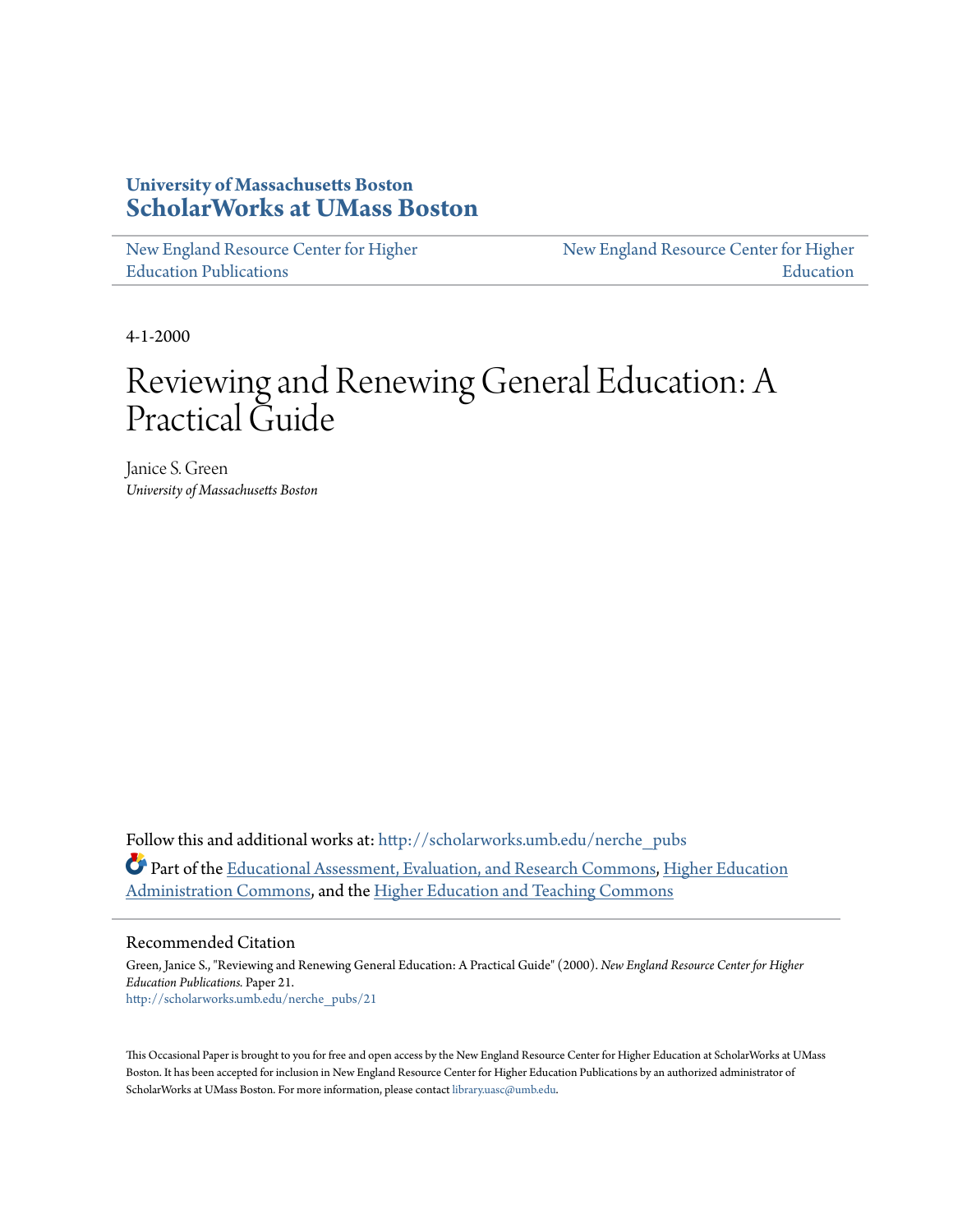

**Working Paper # 24** 

Reviewing and Renewing General Education: A Practical Guide

Janice S. Green

Spring 2000

University of Massachusetts Boston Graduate College of Education W/2/159 Boston, Massachusetts 02125-3393 Phone: (617) 287-7740 Fax: (617) 287-7747 Email: nerche@umb.edu Website: www.nerche.org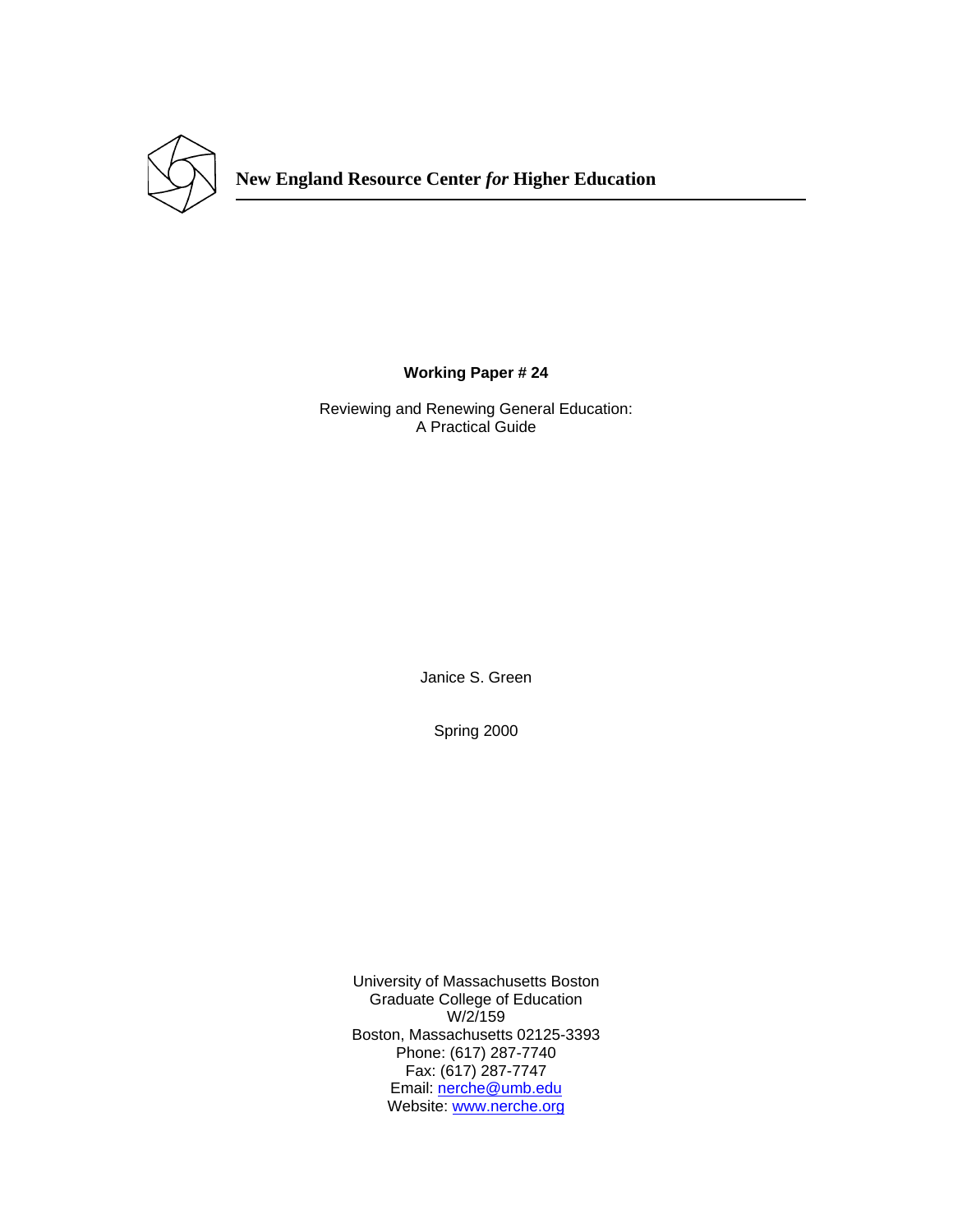

# *About the Author*

**Janice S. Green's** thirty-five year career in higher education includes service as university faculty member, senior governmental administrator, chief academic officer, writer, evaluator, and consultant. She has served also as interim president at two institutions.

 In 1991 Dr. Green returned from Bradford College after ten years as chief academic officer where she played a key role in the revitalization of a troubled liberal arts institution. Under her leadership the College successfully developed and implemented a general education core program, the Bradford Plan for a Practical Liberal Arts Education. That program received national recognition. Since "retiring" Dr. Green spent a year as interim CEO of the University of Wisconsin-Fox Valley, and now serves as a senior associate with the New England Resource Center for Higher Education (NERCHE). Over the years she has consulted at many institutions, including most recently Pine Manor College, the Urban College of Boston, St. Joseph's College (IN), the University of Massachusetts Lowell, Dean College, and the University System of Georgia.

 Areas of special interest include institutional planning and evaluation, curriculum planning and development, and faculty affairs. Among her professional activities she lists two terms on the Commission of Institutions of Higher Education of the New England Association of Schools and Colleges and the presidency of the Association for General and Liberal Studies.

# *About the New England Resource Center for Higher Education*

**The New England Reseource Center for Higher Education (NERCHE),** founded in 1988, is dedicated to improving colleges and universities as workplaces, communities, and organizations. NERCHE addresses this issue through think tanks, research, consulting, professional development, and publications.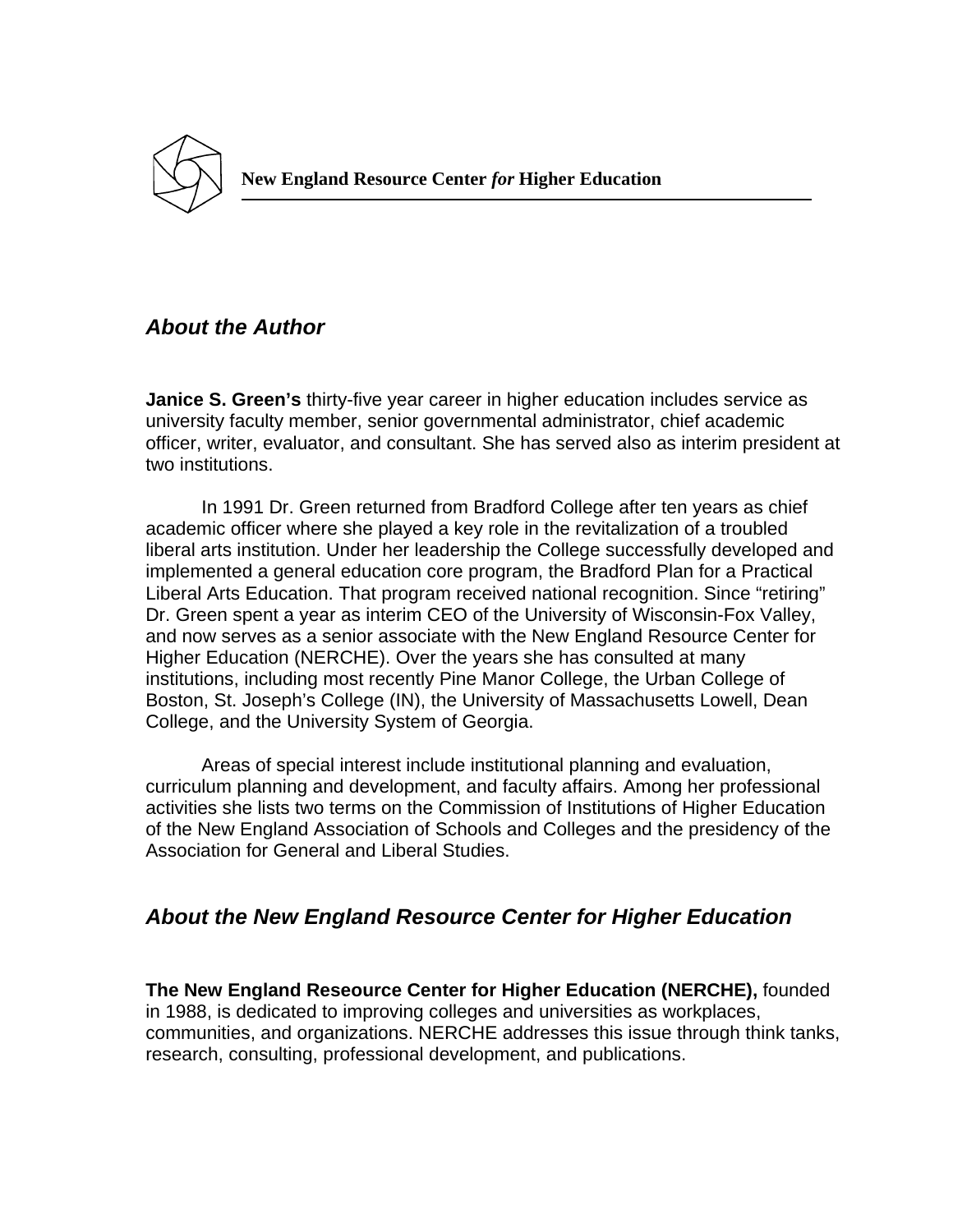### *Abstract*

 The process of reviewing and renewing a program of general education is complex, challenging, and often frustrating. This paper is presented with the aim of facilitating the process from inception to successful conclusion. Practical guidelines and suggestions, derived from long experience as faculty member, academic administrator, and consultant, are offered to assist those responsible for reviewing, evaluating, developing, and implementing general education curricula. Emphasis is placed on collaborative practices, ongoing open communication, thorough planning, and reliable information. It is assumed throughout, that pitfalls can be avoided, obstacles circumvented, and a climate of civility maintained despite the difficulty and scope of the task.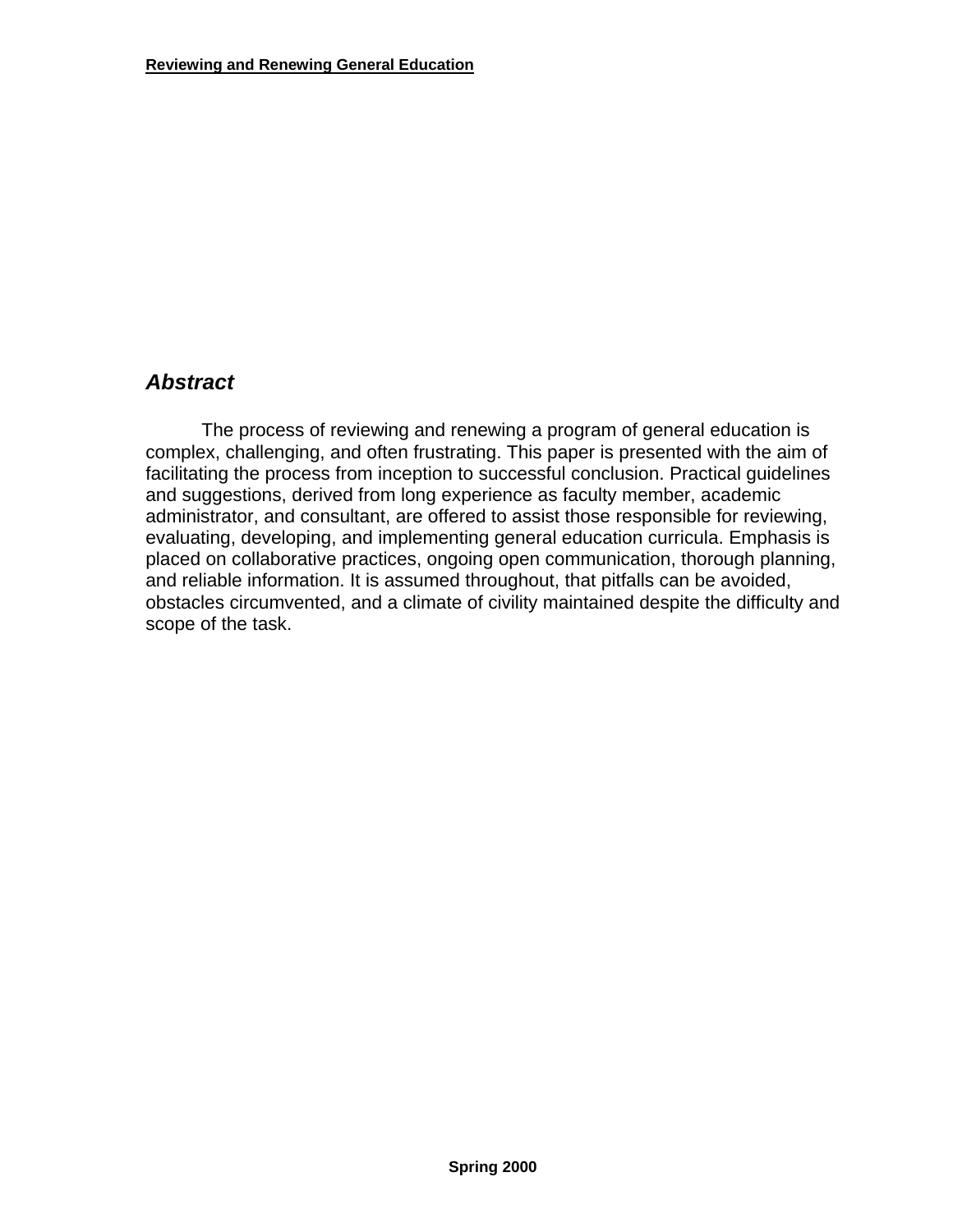### *Introduction*

 Everyone even remotely connected with higher education knows that the typical undergraduate degree program consists of three parts: the major, electives, and general education. Of the three, only the segment labeled general education is the source of disagreement or uncertainty among educators as to purpose, objectives, and content. It is fair to state that no other area of the curriculum has generated as much debate and conflict for the past fifteen or twenty years as has general education. If the hours spent on this issue by American faculty and academic administrators were to be reckoned up, the number would resemble the national debt. Only rarely does the institution that has embarked, for whatever reason, on the review of its general education requirements for the purposes of program revision and renewal, find the going obstacle free. Too often the result is either a watered-down compromise or the decision to retain the status quo or the implementation of a program that will predictably disappear even before it matures. Frustration abounds, academic community suffers, students, ultimately, are the losers.

 This situation is not inevitable. On the contrary, institutions can adopt strategies that are more likely to result in productive, creative curriculum review and renewal. This paper will describe these strategies and the pitfalls they are intended to avoid or at least mitigate. Organizational, political, academic, and financial issues will be considered, together with the role and responsibilities of leadership. Emphasis is on process based on sound information and the willingness to acknowledge, understand, and deal with concerns. It should finally be noted that the author, despite her own biases, is not advocating any particular mode or concept of general education. That is a matter to be determined in the context of institutional mission and purpose by those directly involved, although the suggestions to be offered may assist with the identification of appropriate programmatic directions.

 The material to be presented is derived largely from the author's experiences in a variety of contexts: chief academic officer in public and private institutions; consultant on general education to small and large institutions across the country; active involvement, including a past presidency, in the Association for General and Liberal Studies; curriculum planner, including leadership in the development of the "Bradford Plan For A Practical Liberal Arts Education"; and writer on general education and related topics. No less significant, a debt of gratitude and deep appreciation is owed to talented professionals in the field whose publications continue to be a source of wisdom, and most particularly to Dr. Arthur Levine, president of Teachers College, Columbia University, and longtime colleague and friend.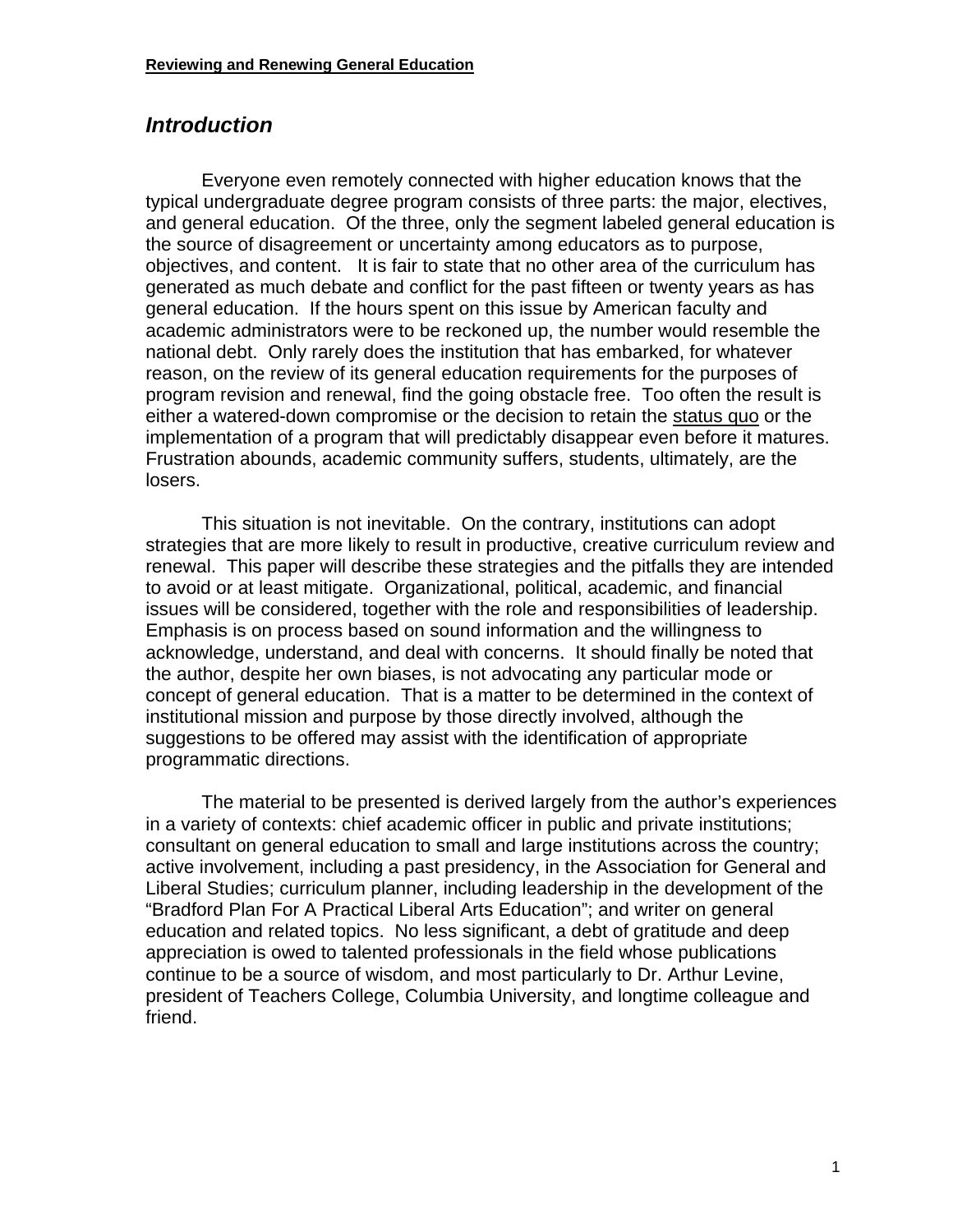### *First Steps*

 The word is out. There will be an in-depth review and evaluation of the general education program on your campus. Moreover, it is expected that the review will lead to the planning, development, and implementation of a revised program, better suited to contemporary educational needs and attractive to prospective students and parents. Why this major step? Perhaps a regional accreditation visit looms on the horizon and the last report cited general education as an area of concern. Perhaps a new president or provost finds the existing program inadequate. The admissions office may have signaled the need for a more inviting curriculum to feature in their literature. Student leaders may have expressed displeasure with present requirements. In some instances the impetus arises from faculty leadership interested in innovation and change; more rarely, from alumni or trustees. Whatever the reason, the announcement that a review task force is to be named will give rise to mixed reactions, ranging from "Here we go again" to "It's about time" to "What's wrong with what we have?" Without question, the skeptics and the opponents to change will quickly begin mustering supporters. Therefore, it is critical to put in place a task force of faculty, administrators, and students that will be regarded positively and that can do the job expeditiously, capably, and sensitively.

 Most typically a review task force is named and charged by a senior academic officer who also appoints the task force chair, sometimes him or herself. This can work if the officer in question takes the time to consult with faculty leadership as to prospective membership based on stated criteria such as representation of disciplines or units, demonstrated fair-mindedness, interest, and, very important, tact and patience. An important element of confidence can be established through the selection process that will reap benefits in the weeks to come. So, the provost or dean is urged to listen, reflect, and choose carefully, knowing that, while it will be impossible to achieve an ideal mix, the principle of "majority rules" remains operative.

 When the Task Force has been named and an early date set for the first meeting, the chair should get to work. "Be prepared" is an adage that serves academe as well as it does the Boy Scouts of America. Optimally, the chair should go into that first meeting prepared to present three topics: the charge to the Task Force, a time line for program review and revision, and a summary of contemporary trends in general education. It will be useful to expand briefly on these three topics.

# *Task Force Charge*

 The Task Force charge should be succinct, direct, and honest. Plain English works better than academic jargon. As work progresses, the chair will frequently need to refer back to the charge, reminding the group of why they are there and of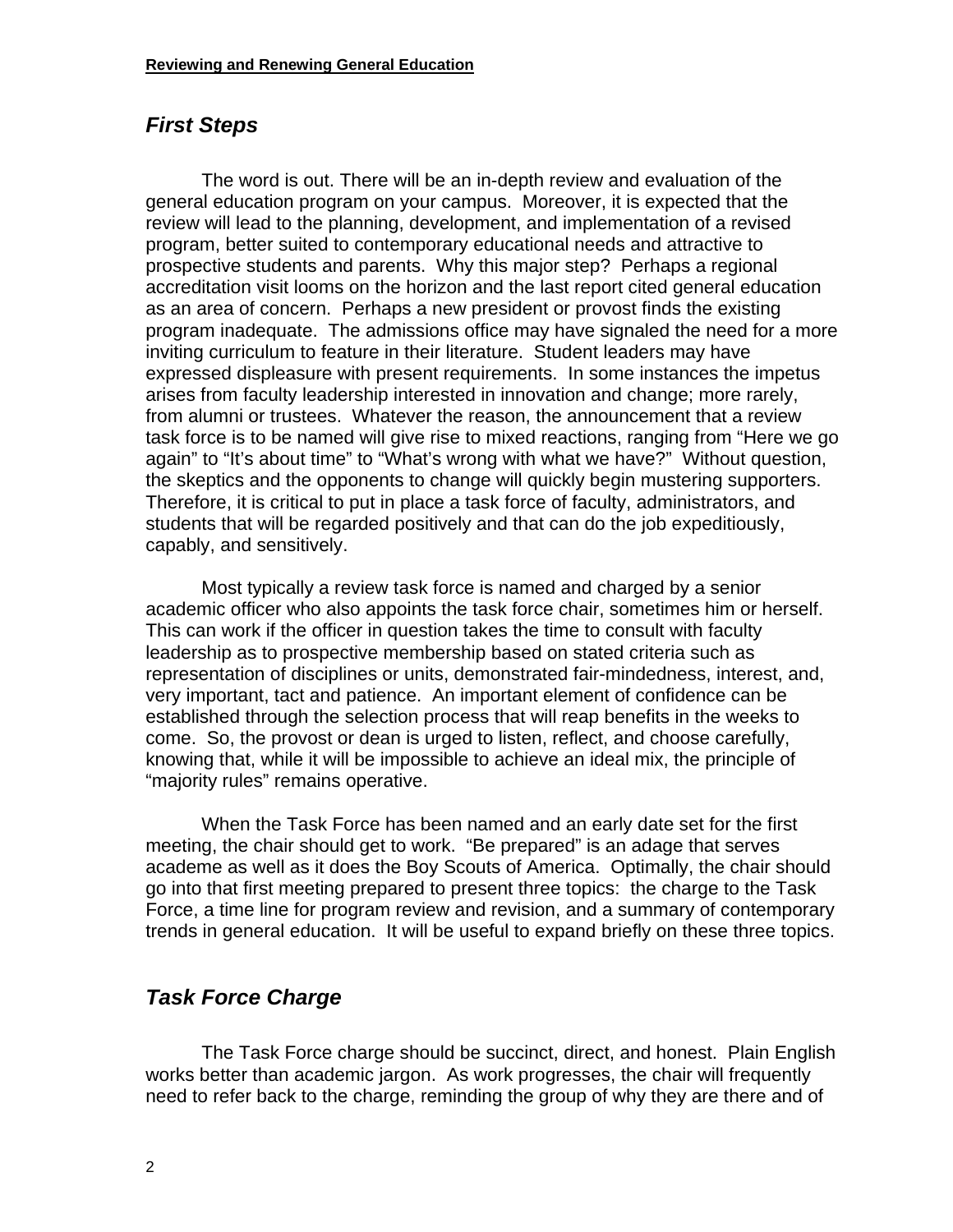the parameters of the task. If the document is diffuse or ambiguous, the results are apt to be equally so.

### *Time Line*

 The importance of a time line for the work of the group cannot be overemphasized. Too many similar initiatives have failed because the debate is permitted to continue ad nauseum, actions are not taken, decisions avoided. Participants lose interest. Their time, of which there is never enough, can be better spent. Ultimately, either nothing is accomplished or the resulting product is at best disappointing. A calendar should include deadlines for the various stages of the task, including information gathering, dissemination of findings, outreach to the campus community, the planning and development of a new or revised program, trial runs of new offerings, evaluation by internal and/or external sources, and implementation phases. These stages will be discussed in some detail below. It is recommended that, in so far as possible, target dates be set on the basis of the established campus calendar, e.g. dates for submission of new catalog and recruitment material, orientation and registration dates, trustee meetings, etc. There are distinct psychological advantages to be gained by having factors external to the work of the Task Force provide the pressure for adherence to schedule.

# *Summary of Trends in General Education*

 The chair should not assume that Task Force members are knowledgeable about trends and developments in general education. While faculty keep abreast of their disciplines through conference attendance, journals, and the Internet, they are less likely to be familiar with the concepts and structures of general education, as they have evolved in recent years. Therefore, the chair will need to provide this information as necessary background for discussion and evaluation. Many institutions find it useful, at this juncture, to invite a consultant in general education to present the needed information and often to run a workshop focused on curricular and organizational issues. This event can be offered exclusively to the Task Force or to the campus community at large. A campus-wide event can be extremely useful in kicking off and recognizing the work of the Task Force and in setting a pattern of broad involvement in the project.

# *Next Steps*

 At this point the group is ready to evaluate the existing requirements. But against which criteria will the evaluation be performed? What are the targeted educational outcomes of the program? Unless and until these questions are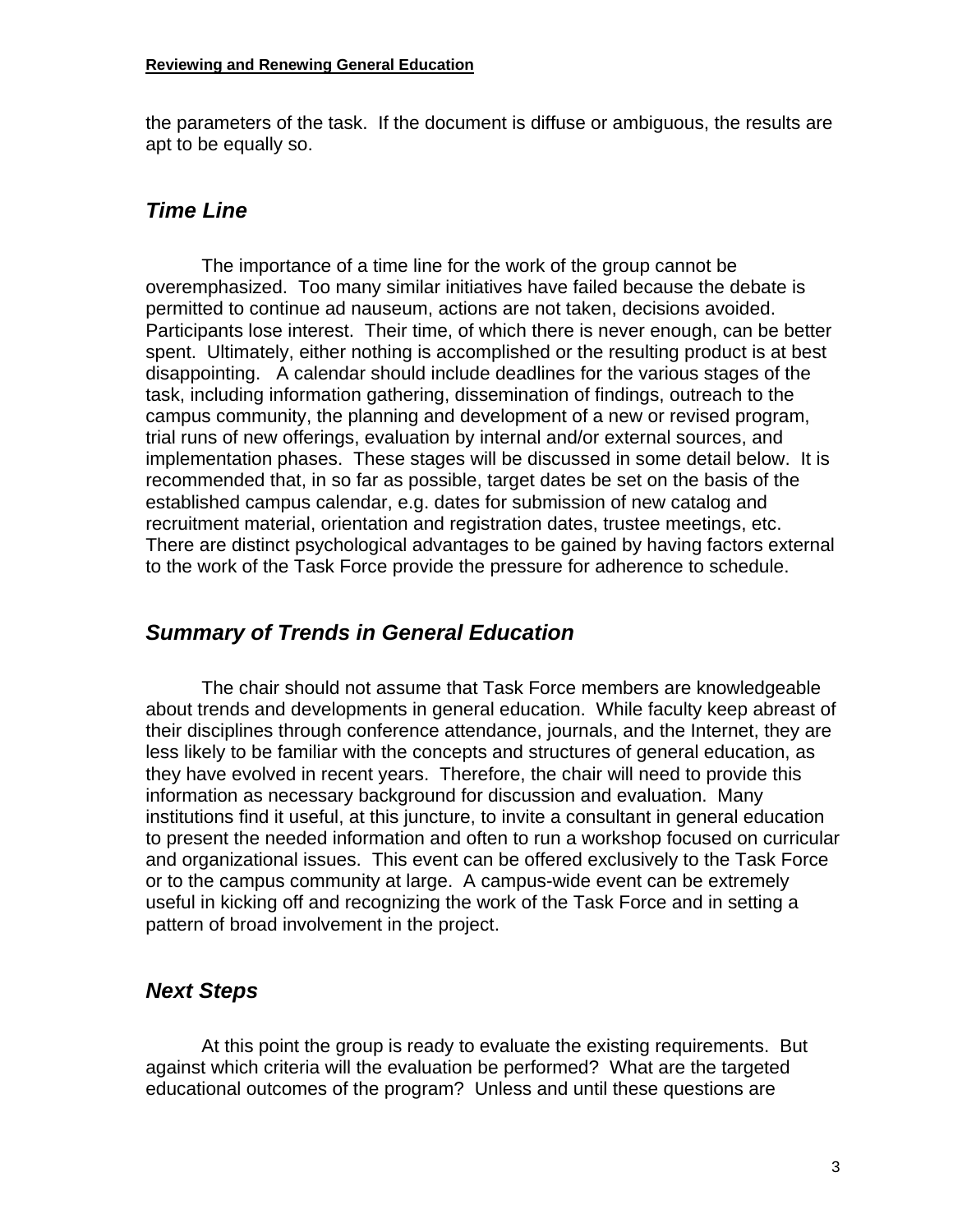answered, evaluation will prove little. What role should general education play in the intellectual and personal development of students? Apart from competency in a major field of study, what do the students at your institution need in the way of knowledge, understandings, and skills, for satisfying, productive lives in the complex world of the twenty-first century? What is, or should be, the relationship between general education and a specialized area of study? In short, what is your vision of the well prepared, broadly educated graduate, ready for a life marked by inevitable change and challenge?

 These are not easy questions, but they lie at the heart of the enterprise. The answers will vary from institution to institution, reflecting differences in student populations and institutional missions. No one, surely, will question the value of effective communication skills or the ability to reason critically and analytically or to gather and use information. However, once these objectives have been identified and endorsed, the discussion will doubtless move into areas less apt to generate consensus. For example, is there an identifiable body of knowledge that should be acquired by educated men and women to serve as a base for further learning? Is it more important to understand various ways of knowing or to assimilate information? Is it an institutional responsibility to foster ethical standards and value systems upon which to base judgments and decisions? What about learning to understand and appreciate those who live and think differently from ourselves? Is it important to comprehend the basic concepts of science and the language of mathematics? Is it perhaps equally important to gain an appreciation of the arts, as well as that of service and civic responsibility? This is by no means a comprehensive list of the questions likely to arise in Task Force discussions. It serves only to emphasize the necessity of coming to grips with and identifying the multiple purposes of general and liberal learning at your institution.

# *The Process*

 What follows is a process that has worked well on a number of campuses. The process has two purposes: 1) to develop a list of learning objectives for the general education program; 2) to involve members of the campus community who are not on the Task Force. The importance of broad-based involvement, parenthetically, will be stressed throughout these pages. If the first glimpse of Task Force work is a full-blown proposal presented to the faculty senate for approval, it may not receive a welcome reception. So, encourage participation, listen, and be appreciative.

 First, ask each member of the Task Force to prepare a list of learning objectives for general education, developed independently and deemed important for your students. The chair will generate and distribute a cumulative list indicating the number of citations for each item, asking each member to study the list for the next meeting and reduce it to approximately ten or fifteen objectives. From this activity a second cumulative list can be developed, representing the thinking of the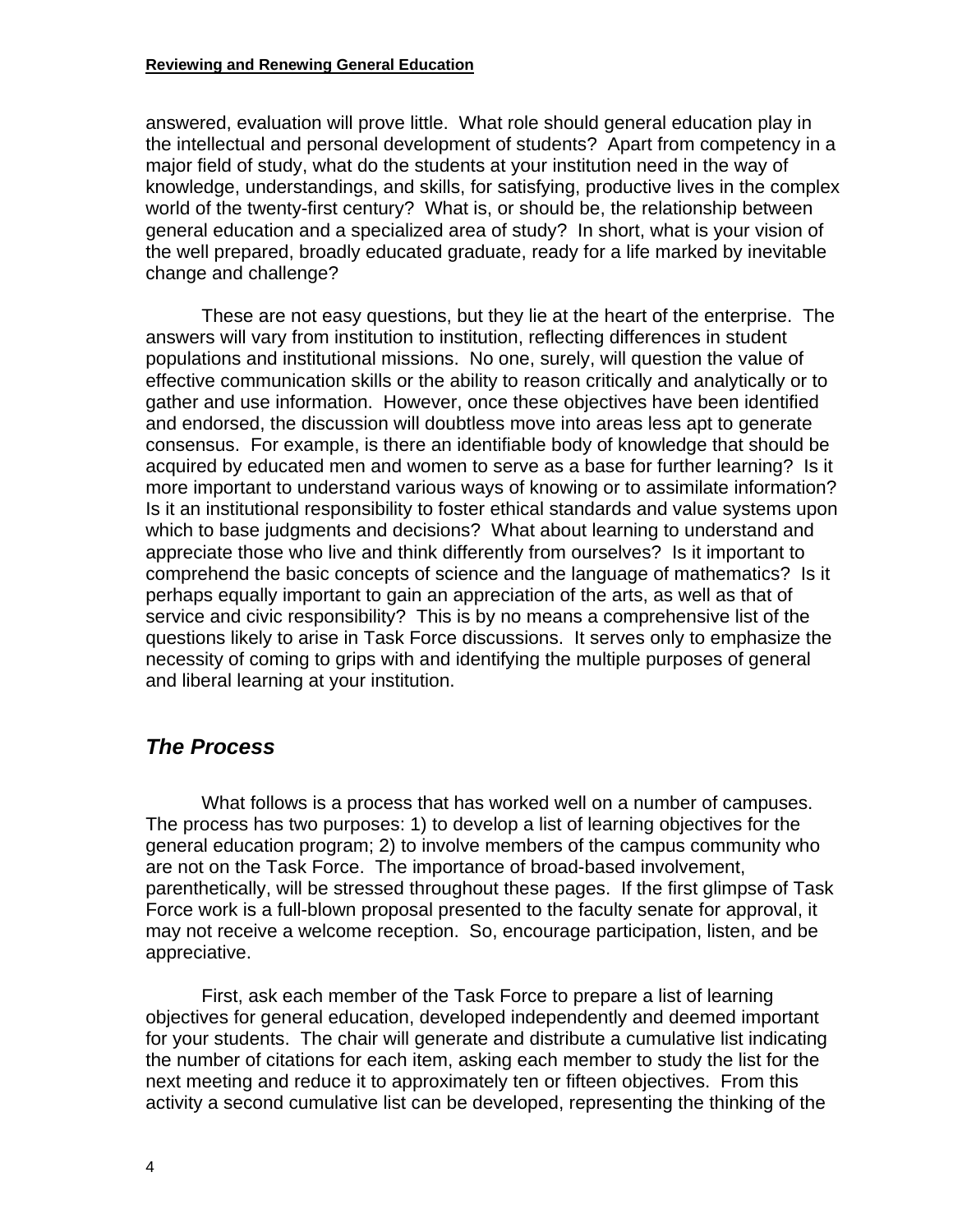majority of the group.

 Second, go public. At this juncture you have the opportunity to solicit input from others, to involve them informally in the review process. Bear in mind that you are not seeking approval; rather you are inviting suggestions and reactions. What do faculty colleagues think of the provisional list? Is it overly ambitious? Incomplete? Appropriate to the institutional mission? How do students react? Do they see value in the objectives cited and if not, why not? How do administrators respond? The means of obtaining feedback depend on the size and culture of the institution. Whatever the occasion, however, a team of two Task Force members should be present to promote conversation, listen, and take notes. I have found that the presence of two Task Force representatives promotes give and take and fosters comprehensive reporting back. Open ended invitations to brown bag lunches or coffee hours, a designated cafeteria table at lunch time, evening visits to residence hall lounges, departmental get-togethers in a neutral location, e-mail requests for response, all these methods and many others can work to your advantage. You will have gained supporters through your openness; at the very least you will have conveyed the message that the Task Force has nothing to hide.

 Third, based on Task Force discussions and campus responses, develop a definitive list of general education learning objectives. Use jargon-free language, be realistic in terms of available human, fiscal, and learning resources, and focus on areas of knowledge, themes, and ways of knowing that have been determined significant to the education of your students. Circulate the list campus-wide, indicating that it will serve as the basis for the forthcoming review process.

### *Evaluation of the Existing General Education Program*

 The primary question before you is: are the identified learning objectives met by the present general education requirements, in terms of structure, curriculum, and pedagogy? To respond, you will need both qualitative and quantitative information.

For example, if your institution offers a broad-based or loosely structured distribution requirement, how many and which courses satisfy the requirement? (One university at which I consulted was surprised to learn that over three hundred courses could be used, some of which required prerequisites; only the registrar had a comprehensive list.) In the case of distribution, is there an enrollment pattern that perhaps reflects and contributes to students' majors? Are there upper level courses required and if not, should there be? Do popular courses meeting the requirement tend to be overly large? Do teaching methodologies advance learning objectives? Do the "Introduction to...." courses that often fulfill general education requirements reflect the desired learning objectives or do they serve primarily as the foundation for specific majors?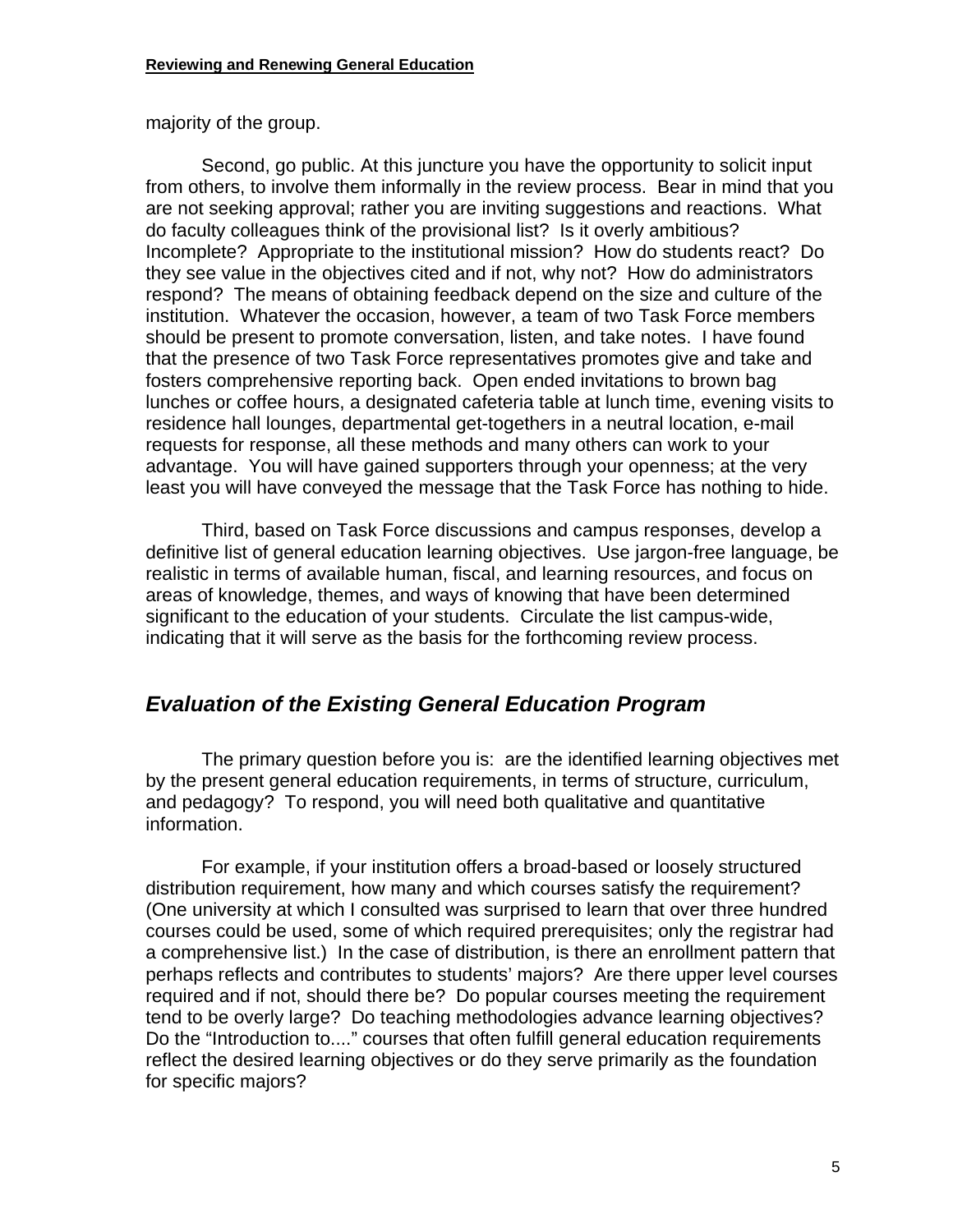#### **Reviewing and Renewing General Education**

 The information needed to consider these and related questions should be readily available. The Registrar can provide quantitative data, e.g. number and level of courses, course enrollment figures, patterns of course selection, etc. The collection of qualitative data focuses on issues of curricular integrity, programmatic coherence, effective pedagogies, level of student satisfaction, and so forth. Course syllabi can be examined. Small group interviews with students and faculty will offer insights and, once again, give others the opportunity to be heard. Of interest may be the number of exceptions or exemptions allowed students for reasons of scheduling conflict or personal preference. Assessment data over several years, if available, will indicate whether existing educational objectives are being achieved, for example, in the areas of communication skills, attitudinal growth, scientific understanding, etc.

 Collecting and analyzing data is most efficiently carried out by assigning tasks to subgroups of two or three Task Force members. They should report back and the chair, or appointed individual, should prepare a summary of findings as they relate to the established list of general education objectives. Distribution of the summary campus-wide is recommended.

 At this point the Task Force is prepared to determine whether and to what extent the existing requirements are achieving the learning objectives previously identified. If the outcome is satisfactory, the work of the Task Force is finished and a final report can be issued. If the outcome is less than satisfactory, a new phase of deliberation is in order.

### *Developing A New Or Revised General Education Program*

 This phase of activity is the most complex, most challenging, and most apt to generate controversy. It involves change, and change may be unwelcome. When the requirements for general education are altered, changes can have an impact on departments, faculty, structures, and often on budgets. Departments fear possible loss of enrollments or, conversely, increased program responsibilities. Faculty may not appreciate the need to prepare new courses, to give up the tried and true, or experiment with new teaching techniques. Departmental faculty lines may be redistributed to accommodate curricular change. It is at this point that Task Force leadership becomes most significant, both in setting an agenda and in promoting a climate of good will and collegiality. Not only should the successful chair be skillful in moving matters along at a pace that ensures the continuing interest of participants, but he or she should find ways to reconcile differences, soothe flaring tempers, suggest alternatives if an impasse is reached, and be willing to explore multiple directions. Conversely, should the chair appear committed from the outset to a particular model or scenario, whether from personal preference or reflecting a directive from above, the effort is likely doomed to fail.

It is not the purpose of this paper to describe in detail the various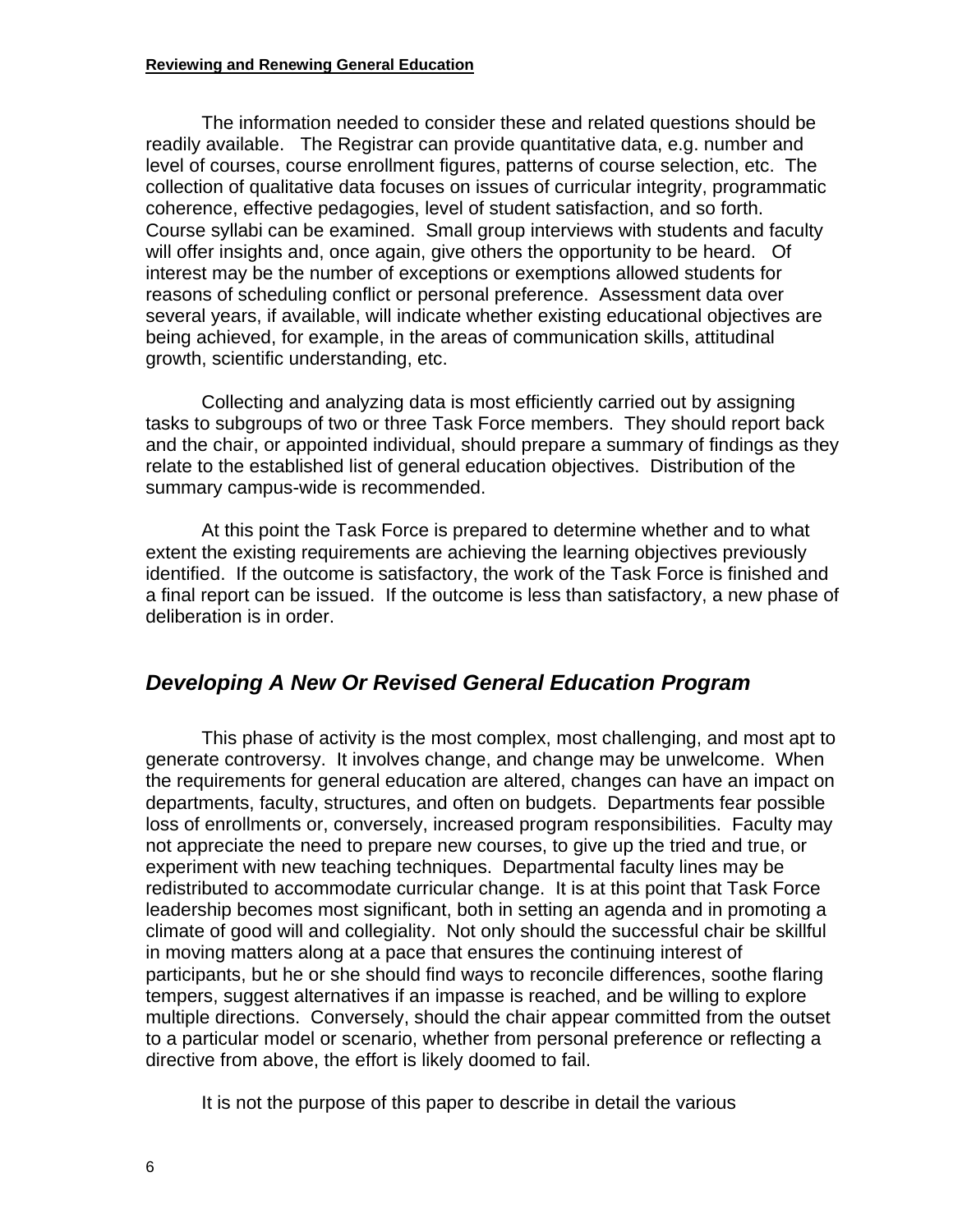configurations of general education programs found across the country, nor to advocate a particular program type. At this juncture the Task Force will be well informed concerning program models, their structures and educational goals. Discussion can now focus on three issues: 1) learning objectives that reflect and support institutional mission; 2) programmatic coherence and meaningfulness; 3) the realities of institutional human, physical, and financial resources. Each of these interrelated issues has been mentioned above in connection with the review process. Now they will be the focus of a curriculum planning process. Once again, it will be expedient to appoint Task Force subcommittees to study and report back on their assigned topic.

# *Subcommittees*

 The task of Subcommittee One should be to review once again the list of learning objectives identified earlier with the understanding that this list will serve as the basis for curricular design.

- Do the objectives adequately target institutional mission and purposes?
- Is the list perhaps overly ambitious?
- Can the items be prioritized?
- When students complete a general education program designed to accomplish stated objectives, will they have acquired the knowledge, skills, and understandings you believe are essential to educated persons of the twenty-first century and to their ongoing personal and professional growth?
- What would you like to hear from your alumni in ten and twenty years about the effects of their general education experience?

 When these and related questions have been answered to the satisfaction of the Task Force, it will be advisable to bring your definitive list of learning objectives to the faculty governance body for formal approval. There are advantages to approval in stages. You will be continuing to foster communication and openness. The opportunity to formally consider the list will be appreciated. The Task Force will be seen as making good progress. And finally, although there are no guarantees, approval at this first stage is likely to produce a psychological advantage when a full-blown program of studies is presented.

 Sub-Committee Two has the challenging task of program design. This group should be assured that there is no one "right" program of general education. The central issue is how best to achieve stated objectives for the students at your institution. You may conclude that a core of required courses over one to four years is most appropriate, or you may opt for a distribution requirement offering limited choices. Or you may propose a series of paired or clustered courses thematically or topically based. It may be found that a senior-year capstone course or project is in order, or that a service-learning component should be included in one or more general education courses. The possibilities are virtually limitless because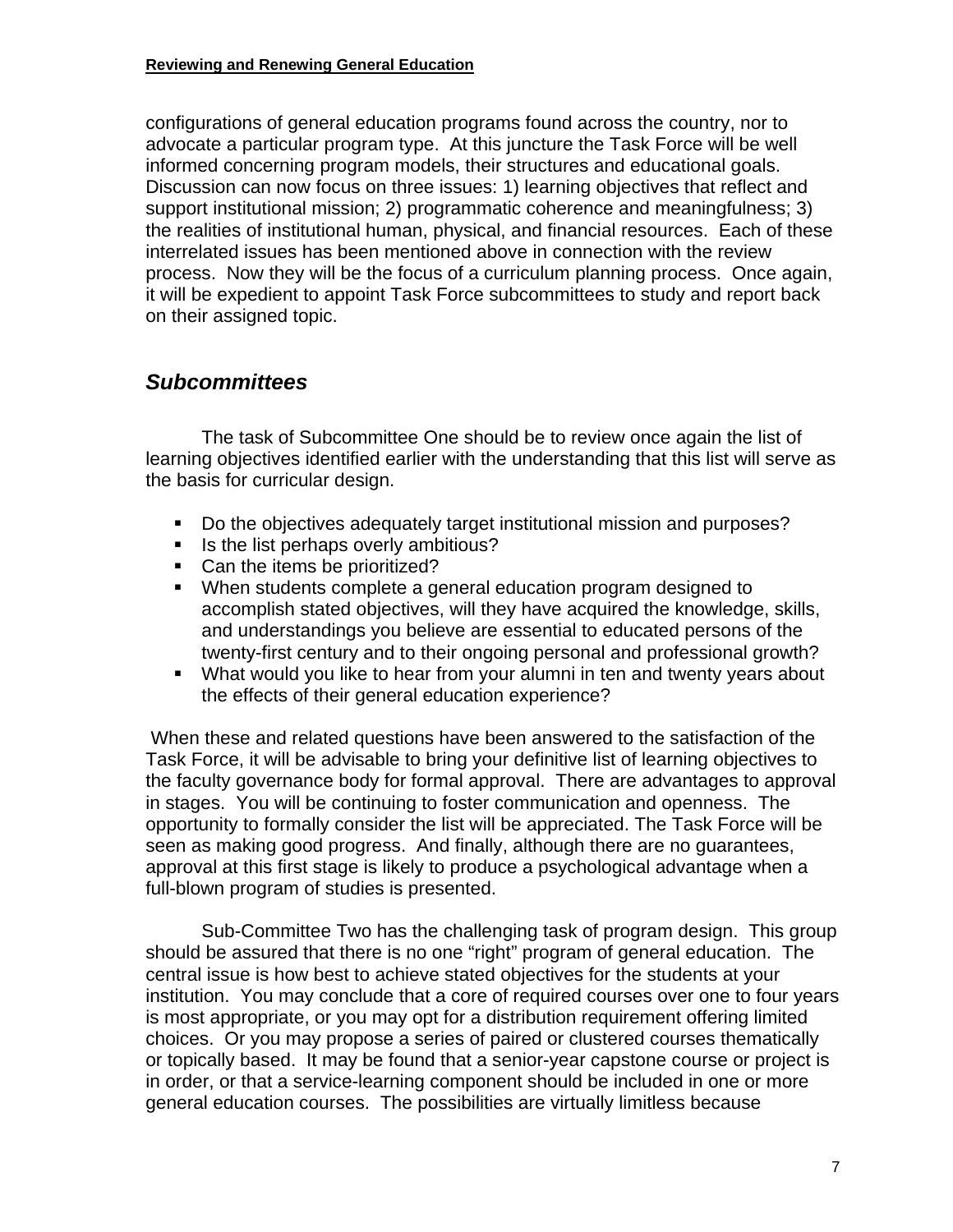#### **Reviewing and Renewing General Education**

elements of two or more configurations can be combined. Most important, however, is that the program demonstrates coherence and purposefulness. Indeed, purpose - a set of learning objectives - will drive coherence. Students will be able to look back at the program and see meaningful relationships and connections among their courses. They will see that knowledge and skills do not come in discrete packages to be learned in isolation from one another and likely forgotten. And they will have acquired an intellectual base upon which to build over a lifetime, one that supports and enriches their major field of study while it promotes a broad understanding of past and present.

 As the discussion of Subcommittee Two matures, it is critical to maintain lines of communication across campus. Make it clear that you welcome the reactions and suggestions of others. Issue progress reports. Express appreciation for the helpfulness of colleagues. Request information from other institutions with programs similar to those you are considering. Inquire as to the efficacy and durability of their programs and whether there are plans for revision or major change. The insights gained from the experience of others can be invaluable.

 When the Subcommittee presents a draft program proposal to the Task Force, disagreement can be expected, particularly if substantive changes are involved. Here the elements of patience, tact, and leadership come strongly into play. The chair must see that sufficient information is provided and that the reasoning behind the proposal is clearly expressed. He or she must see to it that the presentation is received respectfully, while leading the presenters to accept criticism and alternative suggestions without resentment or hostility. Emphasizing that this is a work-in-progress will be helpful, as will occasional brief recesses to allow the dust to settle. Very important, the chair should take it upon him or herself to point out the ways in which the proposal does or does not target the learning objectives already identified.

 Subcommittee Three begins its work when the Task Force has at least provisionally approved the draft proposal, along with any revisions put in place. Their task is to determine whether and to what extent institutional resources are available to deliver the program as configured. Does the program demand additional full- or part-time faculty in certain departments? Are faculty members prepared and willing to offer new courses or to experiment with varied teaching strategies or engage in teaching paired or clustered courses? Will a program of faculty development be helpful and if so, how will it be funded? Will existing classroom and laboratory spaces be sufficient for course scheduling? Are library and computer resources adequate to meet curricular demands? These and other questions offer opportunities to consult with academic administrators as information is sought. Building this bridge at a critical point in the work of the Task Force will reap dividends in the final stages of approval and implementation.

 When Subcommittee Three has completed its fact-finding and the Task Force is satisfied that the proposed program is feasible, two related steps will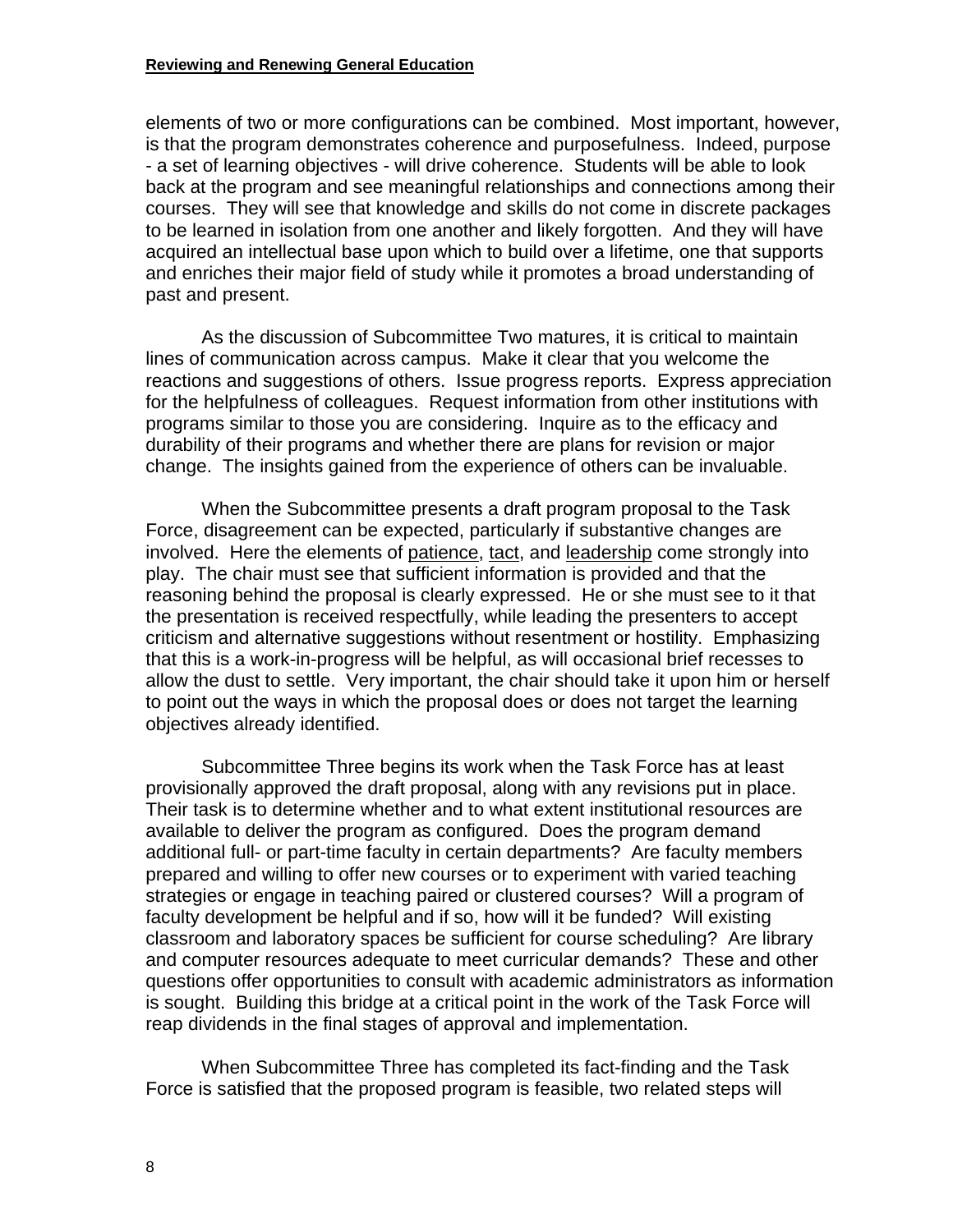#### **Reviewing and Renewing General Education**

complete the process: one, constructing a time line for program development and implementation, and two, building in assessment modes keyed to successive implementation stages. Contingent on the extent of change envisaged, a scenario of two to four years is usually appropriate for development and implementation. The schedule should be as precise as possible, stipulating the preparation and first offering (optimally on a pilot basis) of each new course, faculty development activities, and year in which the program will be complete and required of all entering first year students. (That date should be marked by a special campus-wide celebration to which parents, alumni, trustees, and local dignitaries are invited.) The importance of maintaining the schedule will be emphasized below.

 It is essential that evaluation be linked to program development. After each first course offering, evaluation should occur, preferably by an outside evaluator. The objective eye of a neutral specialist can identify both strengths and weaknesses in the areas of curriculum and pedagogy while the course is still in a developmental stage. Fine-tuning will result, and data obtained from the review can be compared with those collected after subsequent course offerings. The Task Force will also want to include in its proposal a methodology for assessing over time whether and to what degree the general education program is achieving its learning objectives. Also recommended is an in-depth review after the program has matured, optimally in the fifth or sixth year of implementation, providing opportunity for further revision as deemed desirable and ensuring that a required curriculum does not become stale or outdated.

# *The Approval Process*

 The Task Force is ready to present its work for approval by the faculty governance body. This is the moment of truth. Bear in mind, however, that there will be few, if any, surprises in your proposal. The lines of communication have been strong and consistent. You have listened well, received advice gracefully, and developed firm relationships with many colleagues. Your proposal demonstrates that you understand both the educational needs of your students and the limitations of available resources. In short, your position is one of strength.

 The Task Force chair should present the proposal, occasionally calling upon one or more of the members for amplification or clarification. When questions or comments arise, he or she should be prepared to respond informatively and tactfully. Inevitably there will be those among the listeners who will seize the opportunity to jump in with negative remarks. The chair should not hesitate to call upon a few faculty leaders known to feel positively about the proposal and solicit their opinions. Note that it is in your interest to bring the matter to a vote as quickly as discussion permits. Provide assurance that ongoing evaluation will protect and enhance the quality of the program, both during implementation and in future years. While approval can never be guaranteed, there is every reason to believe that the process as outlined in this paper, together with the openness, collegiality, and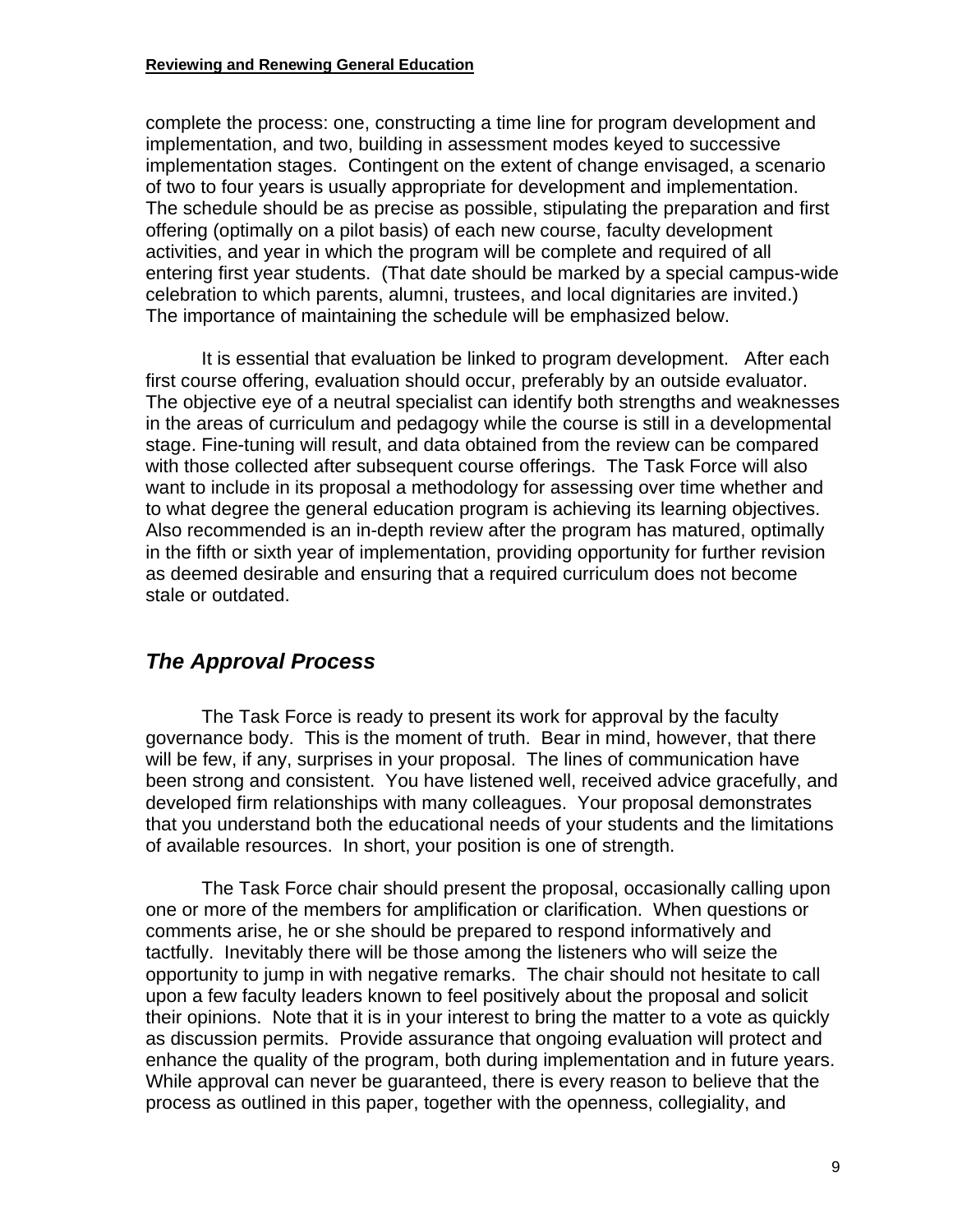civility demonstrated by the Task Force as it went about its work, will result in success.

### *Curriculum Development*

 Once program approval is granted, the task of curriculum development begins. This phase will require oversight. Many institutions have in place a dean or director of general education or a faculty committee charged with oversight. Should this not be the case, it is strongly recommended that such an appointment be made. Responsibilities will include maintaining course preparation and implementation schedules on track, coordinating faculty development and evaluation activities, monitoring the general education budget, and taking part in general education staffing appointments.

# *Course Development*

 After consultation, courses earmarked for new development or revisions are assigned to individual faculty. It will be helpful if a few faculty who have served on the Task Force will also be responsible for offering certain of the new courses, as they have a solid understanding of issues and objectives. Dates for first course offerings will be established to provide adequate time for preparation, e.g. a semester or a summer. First offerings can be staggered over a period of two to three years in order to avoid overburdening of faculty or negative impact on existing curricula.

 Faculty responsible for course development should receive either a stipend or release time as compensation. If funds are in short supply, the institution is advised to find sufficient dollars through a one-time reduction of typically underenrolled courses or sections.

 As noted earlier, it is recommended that new courses be offered first on a pilot basis and then subjected to evaluation, preferably by an objective consultant or, if that is not feasible, by a faculty committee.

- Does the course have clear objectives and do those objectives achieve the purposes of general education as defined by your institution?
- Is the curriculum designed to achieve stated objectives?
- Do teaching strategies foster purposes?
- **What are student reactions to the course?**
- Do they understand why the course is important to their education?
- Do elements of the curriculum interrelate purposefully with other segments of the general education program?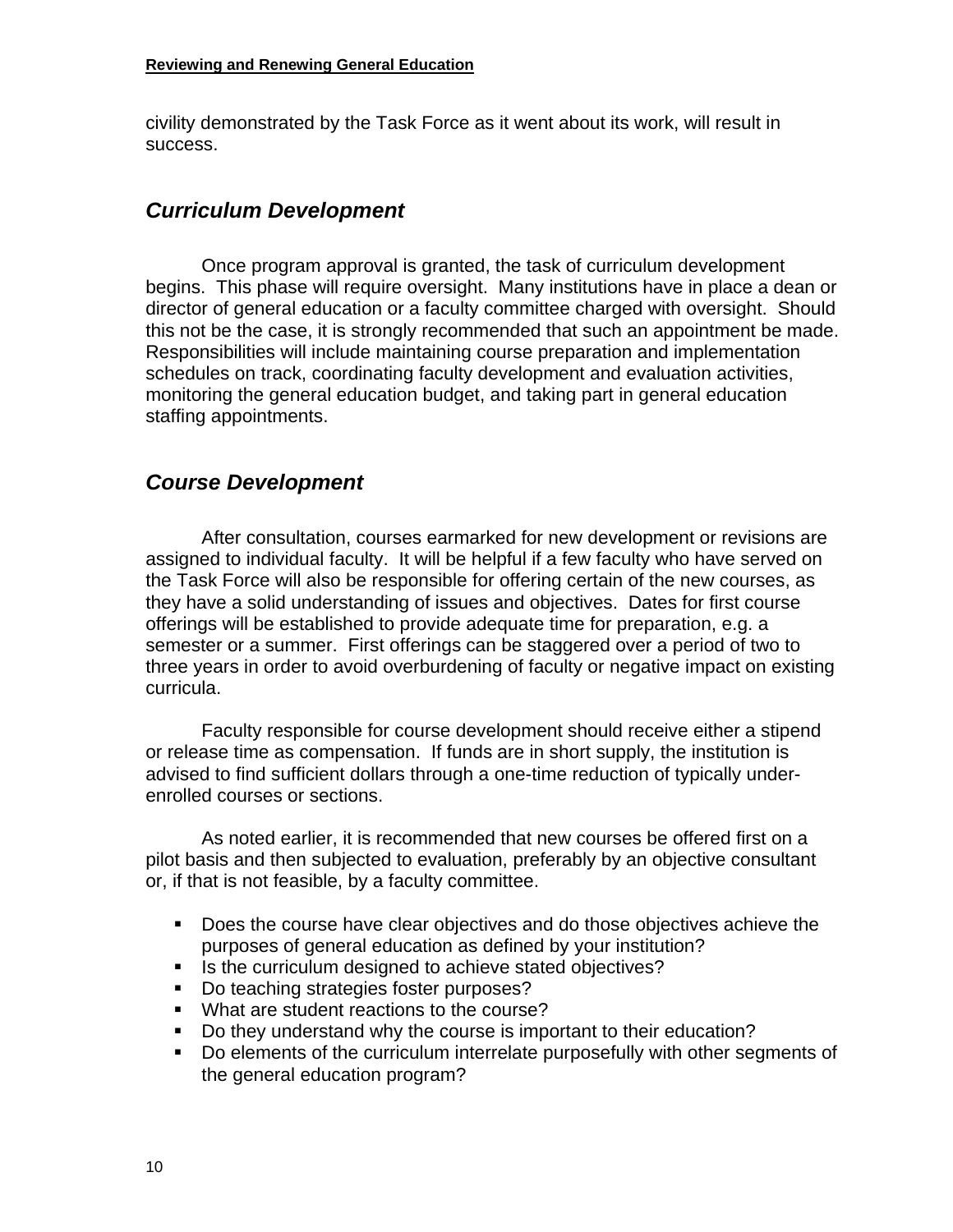Answers to these and related questions will point to any need for revision as the course matures.

# *Program Implementation*

 At the end of the agreed-upon period, e.g. two to four years, all new or revised courses should have been offered at least once and subsequently evaluated. The general education requirements now become mandatory for all entering students. A celebratory event is in order. Consider, for example, a convocation featuring a nationally recognized speaker on general and liberal studies or a day of seminars and presentations to which parents, alumni, and trustees are invited. Your hard work merits recognition and those who played a major role in the effort will appreciate public acknowledgement.

 An issue that will inevitably surface following two or more years of implementation is the need to rotate general education courses among faculty. The majority of faculty will not wish to continue offering the same course year after years, perhaps limiting opportunity to teach in their area of specialization. Staleness may set in. Therefore, those supervising the program should insure that several faculty are prepared to teach a given course in rotation, with the understanding that, while content is likely to change, course objectives remain true to the original program design.

 During the implementation period, it will be important to maintain faculty enthusiasm and confidence in the new program. Opportunities to share their achievement with colleagues beyond the campus walls should be encouraged and supported. Conference presentations and journal articles can promote both program and institution effectively. Local cable television interviews inform the community from which may be drawn numbers of students. Alumni publications and events are important generators of good will. Taking advantage of all means of communicating with the broader public will foster pride among campus constituencies and thereby contribute to program vitality and stability.

# *Faculty Development*

 Successful program implementation demands a range of faculty development activities. Those teaching or planning to teach in the new program will benefit enormously from campus-based seminars, discussion groups, and presentations dealing with the substance and pedagogy of general education. Faculty evaluations of these events never fail to emphasize the benefits and enjoyment from activities that bring together representatives of diverse disciplines to learn, share experiences, and form new working relationships. It is within these groups of fifteen to thirty faculty that interdisciplinarity takes root, team teaching may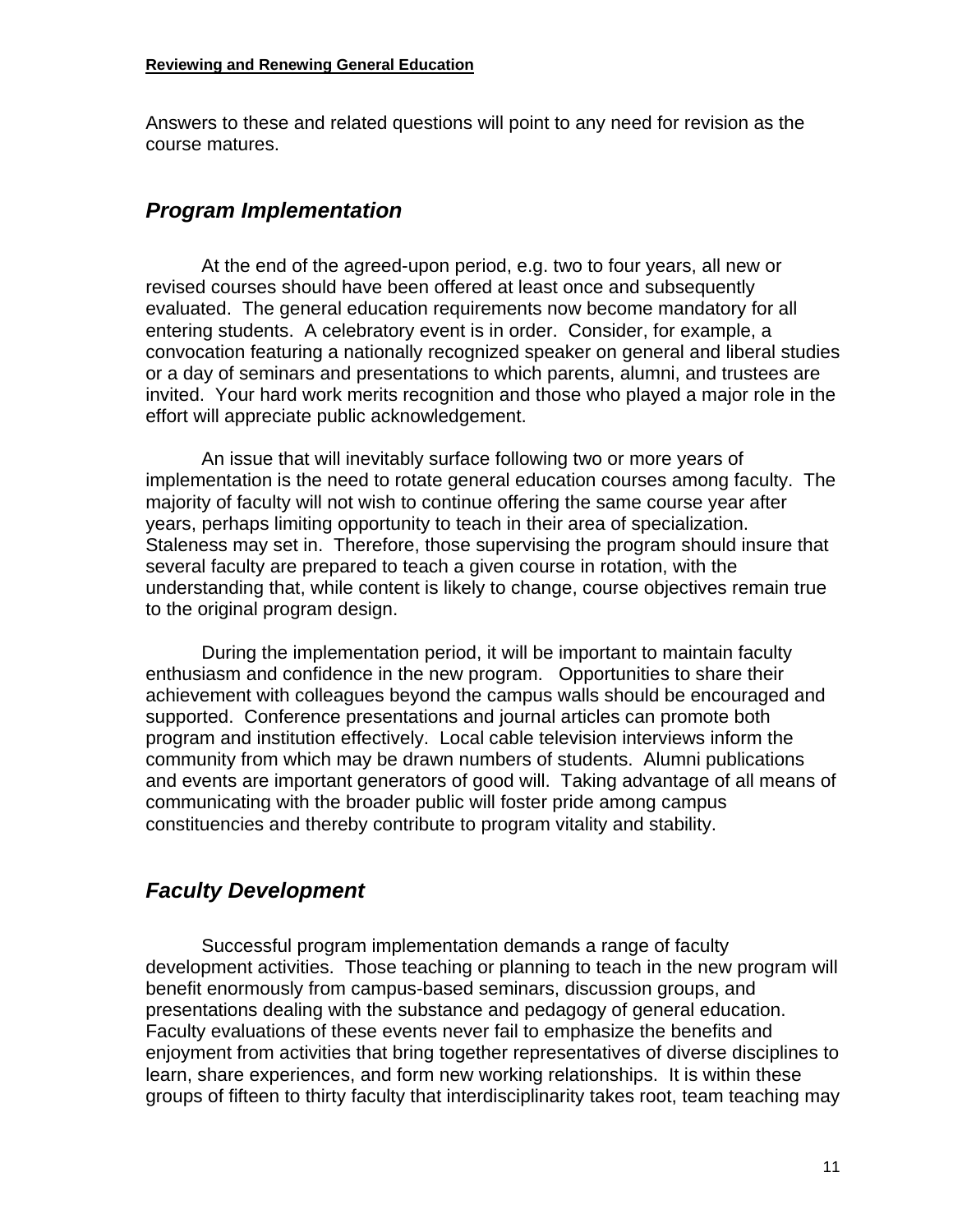be initiated, and new teaching strategies recommended.

 Intensive summer workshops of one to three weeks are particularly recommended. The season lends itself to a relaxed, informal atmosphere with fewer demands on time. In order to achieve the desired mix of disciplines, gender, and rank, faculty should be required to apply for participation. They should expect to receive a stipend, together with books and other needed materials and, of course, food and drink. A visiting workshop leader can bring new perspectives and energy to the proceedings; however, it is recommended that he or she be invited for only half or two-thirds of the workshop period. The remaining time can then be devoted to preparation, by individual or teams of faculty, of materials to be used in their general education courses. Participants will then come away with a product that will enhance their courses and benefit their students.

 Most important to bear in mind is the fact that, whatever form it takes, an ongoing program of faculty development is vital to the long-term success of a general education curriculum. These occasions, whether a brown bag lunch, a halfday seminar, or an extended workshop, are community builders. They stimulate, inform, and renew interest in a central component of the undergraduate curriculum.

### *Program Evaluation*

 Program evaluation (often termed assessment) is apt to be one of the most difficult and controversial aspects of implementation: difficult because of the complex decisions to be made concerning data needed and instruments to supply the data; controversial because of the sensitivity of the task, which may reveal curricular or instructional weaknesses. A great deal has been written on the subject. Major conferences on assessment, offered by the American Association of Higher Education (AAHE), the American Association of Colleges and Universities (AAC&U) and other organizations, continue to be offered. Accrediting groups now insist that institutions present a formal program that examines and evaluates the degree to which educational objectives are being met.

 Without attempting to recapitulate the literature on assessment, I offer only a few broad guidelines upon which to base the planning and development of an evaluation program. First, program goals and methodology should reflect institutional culture and practices. For example, a small, highly personalized college may be unhappy administering standardized tests that compare results with national norms. Conversely, portfolio assessment may well be an unrealistic process for the land grant university. Second, take particular care that your methodology will produce information that reveals whether and to what extent the general education curriculum is achieving its stated objectives. If critical thinking or attitudinal change figure among your objectives, how can you most effectively measure progress? How will you determine if your students' ability to write and speak cogently and clearly has improved to the degree envisaged? If your general education program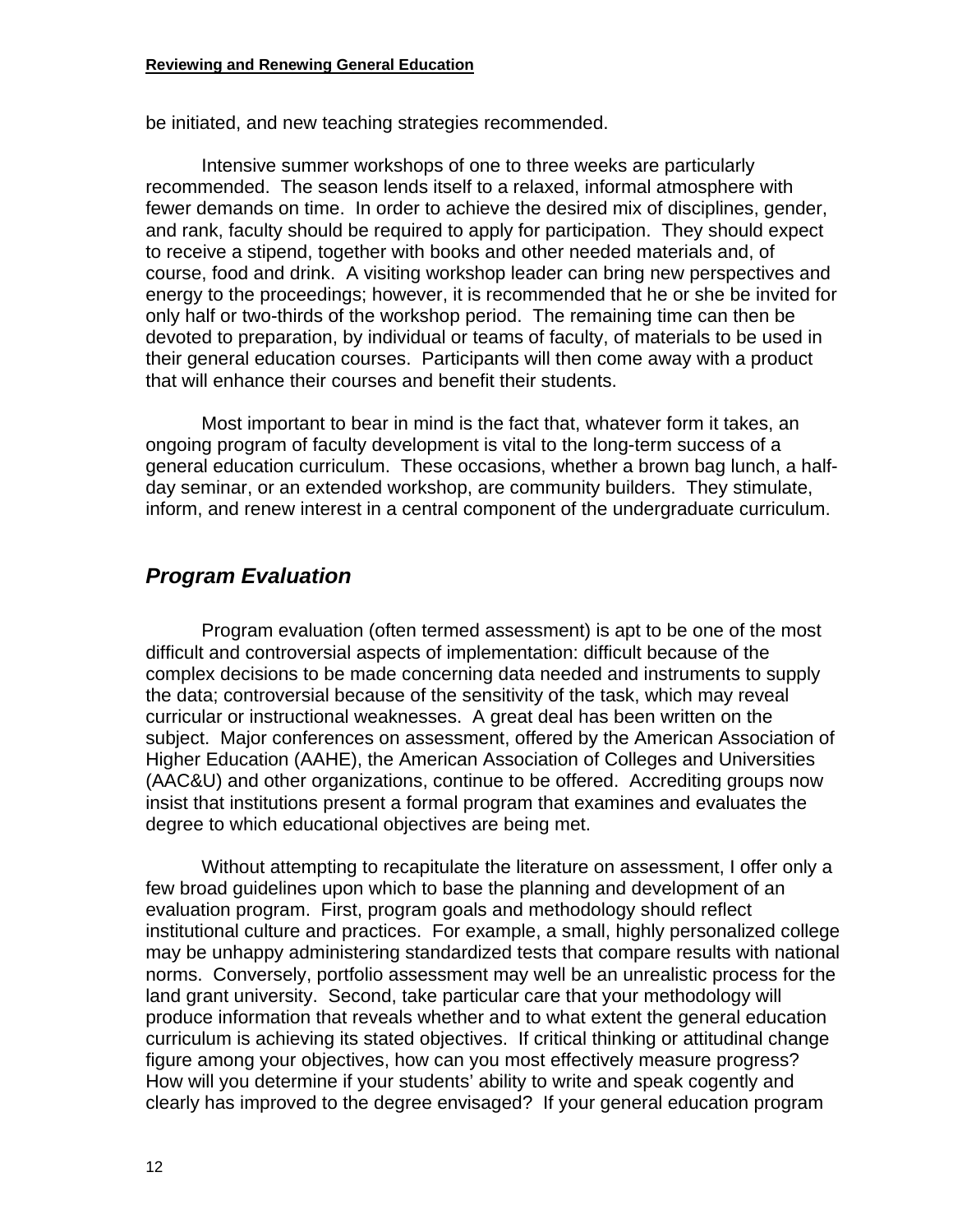includes a focus on interdisciplinarity, how can you measure understanding of relationships and connections? Third, in developing an assessment program, be sure to seek input and feedback from a broad spectrum of the campus community, just as you did while creating the new or revised general education requirements. And fourth, there is no need to reinvent the wheel. Other institutions, many similar to yours, have put in place successful evaluation procedures. Learn about them at conferences and in the literature. If you are interested in a package of standardized tests, which ones have produced the most reliable information? What have proven to be the pluses and minuses of portfolio evaluation, according to colleges similar to yours? Are classroom tests and transcript records reliable indicators of student achievement? Can you adopt or adapt alumni surveys used successfully elsewhere? Finally, it is a given that, just as curriculum and pedagogy should be evaluated periodically, so should the evaluation process itself. Confidence in the methodology and instruments can only be maintained through periodic scrutiny.

# *Afterthoughts*

 As a consultant, one of my oft-repeated messages is this: curriculum is never static, nor should it be. The world changes; so do students. Educational needs evolve, reflecting new circumstances. In our technologically based information age, change is ever more rapid. Therefore, expect that, five years hence, elements of your general education program will be found to need adjustment, if only of a minor nature. This should not be interpreted as failure. Just as a course in one's area of specialization requires periodic updating, so does a general education curriculum. In short, your aim will be to maintain and foster a program marked by vitality, timeliness, and efficacy.

 If you are reading this paper preliminary to embarking on a review of general education at your institution, please accept my most sincere good wishes for a successful and rewarding experience. To you and your colleagues, may the wind be always at your back.